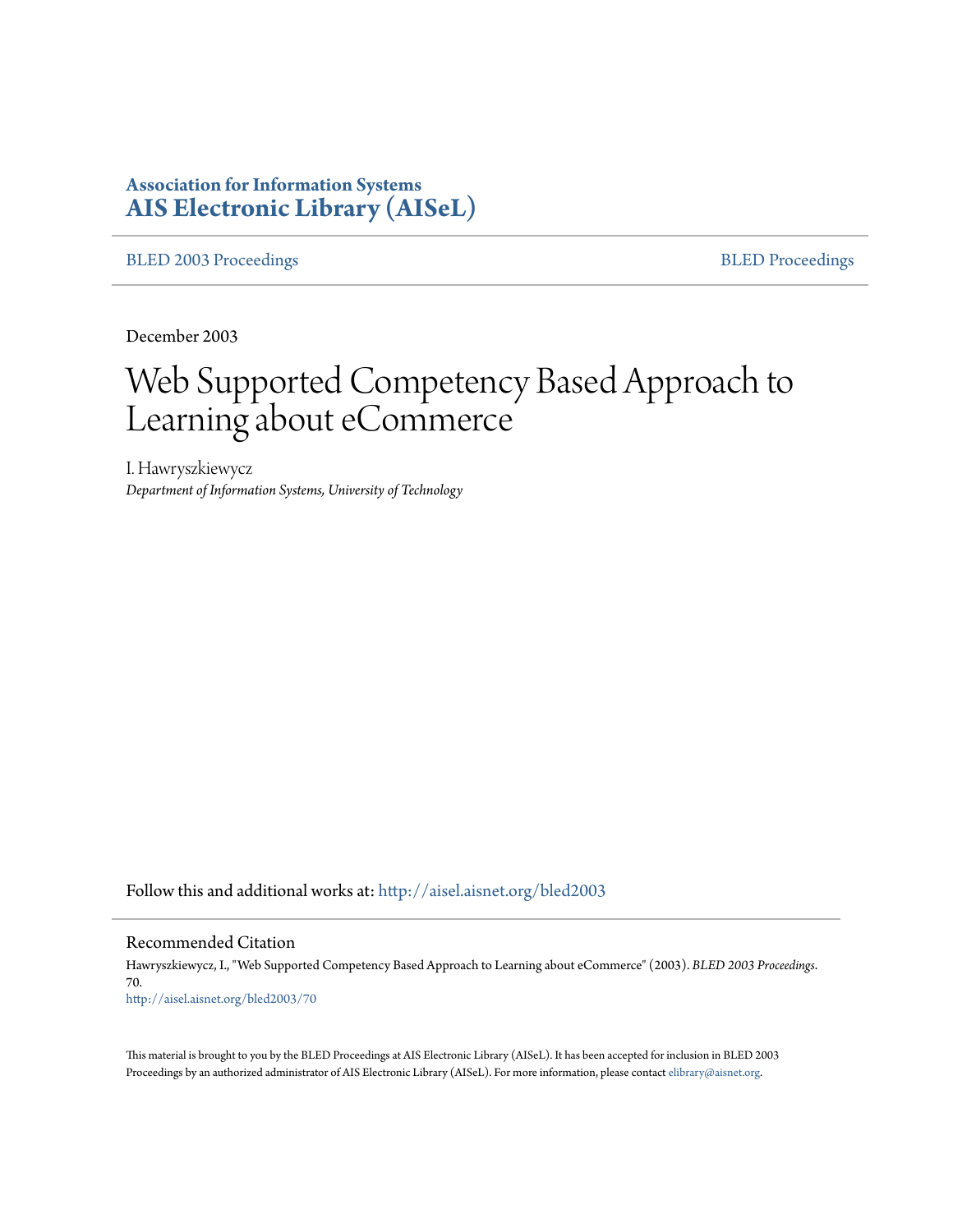# **16th Bled eCommerce Conference**

#### **eTransformation**

Bled, Slovenia, June 9 – 11, 2003

# **Web Supported Competency Based Approach to Learning about eCommerce**

#### **Igor T. Hawryszkiewycz**

Department of Information Systems, University of Technology, Australia IgorH@it.uts.edu.au

#### **Abstract**

*The paper provides a framework for teaching about electronic commerce in business curricula. It emphasizes alignment of technology to business and uses a case study based on a design process to demonstrate such alignment. The paper describes web based teaching methods for doing so with the eventual goal of research to personalize learning to learner needs. It suggests a competency driven approach that provides choice for learners to follow different learning paths and bases this path on a metamodel of knowledge, in this case electronic commerce. The metamodel characterizes knowledge into learning about the technologies, learning about the benefits of the technologies to business processes, and uses a design process as the underlying framework to align technologies to business strategy.* 

#### **1. Introduction**

Electronic business (Kalakota, 2002) is now almost a required part of any information systems study program but is currently an ill-defined area. At one end, it can be taken to mean using computers to improve any business process. At the other end it can be constrained to those processes that use World Wide Web technologies. This paper develops a framework for teaching about electronic commerce emphasizing the use of the WWW and aligning technology to business needs. To do this it uses the approach shown in Figure 1, where learning centers on aligning technology to business needs. It uses design methods as the basis for a systematic approach for learning alignment. The goal of the design methods is to develop an understanding of how to get business benefits by aligning information technology to business needs. The approach differs from contemporary approaches such as case based learning as it provides a framework for integration rather than relying on learning from examples.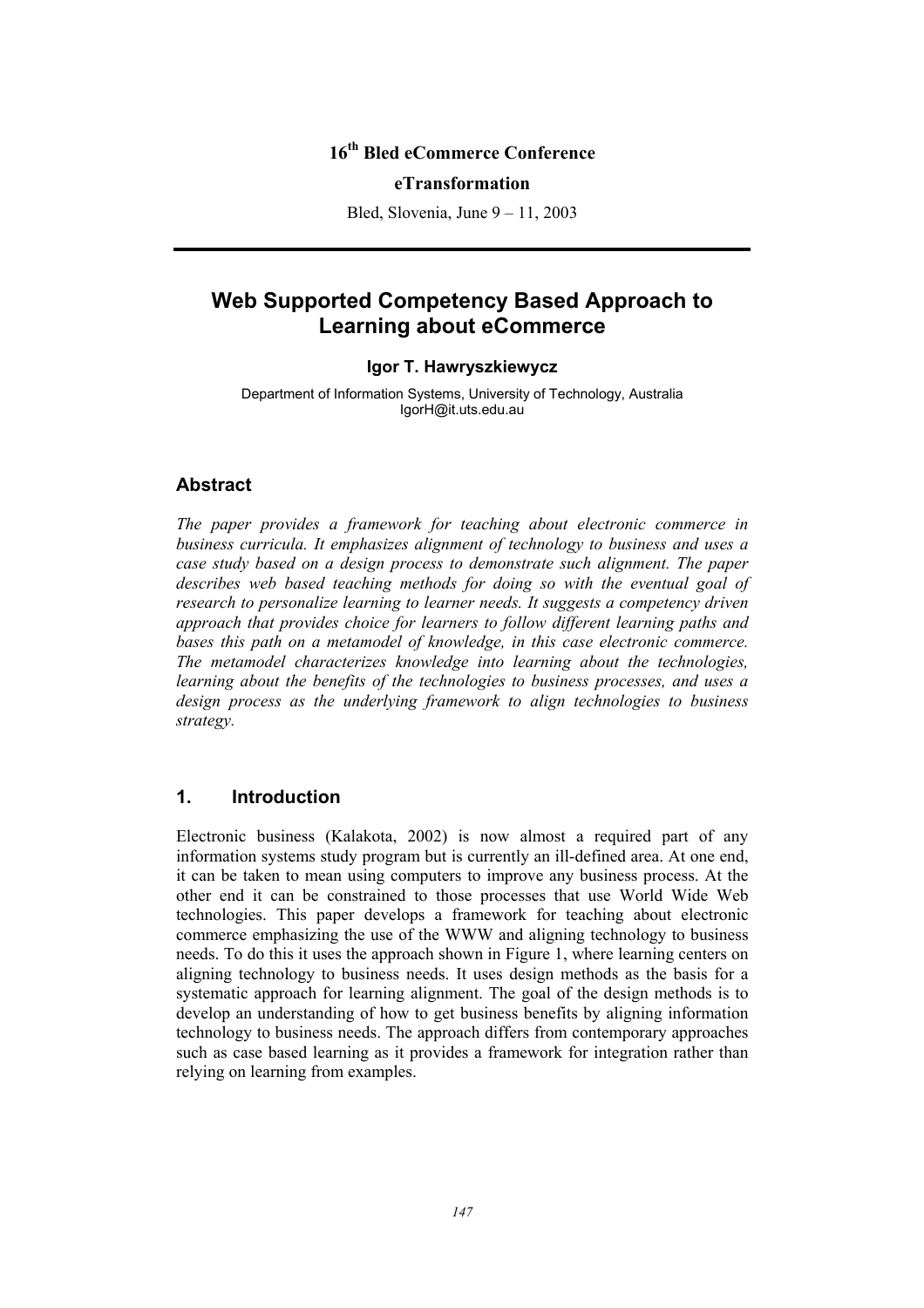

*Figure 1: The Underlying Approach* 

Our goal is to provide a web based support tools for these learning activities. Wade and Power [1998] for example outlined a number of requirements for computer supported learning systems and described alternate technologies for supporting them. Neal [1997] has carried out work on their use in distance teaching emphasizing the delivery of materials. It is however fair to say that much of this early research has been in specific settings and supported limited activities. Most effort concentrated on developing web-based support for courses that are part of a curriculum. Our approach differs from these by providing a certain degree of personalization by allowing students to develop in-depth study for selected parts. This is in line to the increasing interest now found in specializing learning. The paper stresses a competency based approach [Hezemans and Ritzen, 2002] that allows learners to select subject areas and study these while concurrently developing generic competencies, such as idea generation or report preparation. The paper builds on earlier work (Hawryszkiewycz, 2002) for customizing learning environments using learning objects. The competency approach is adopted because the large amount of material that makes up e-commerce almost makes it impossible to teaching the entire subject to any depth especially when combining two domains of study. Students can choose to study particular areas of electronic commerce although they must do so within the integrative framework. This requires the underlying support of a domain metamodel to allow students to select particular parts of the problem domain and a matching interface.

The paper thus consists of two parts. One is to describe the way that knowledge about electronic commerce is organized to support personalization. The second is to describe the services provided to support personalized learning.

#### **2. The Framework for Subject Knowledge**

The main processes that characterize up e-business are illustrated in Figure 2, which illustrates a number of main processes and a common foundation. The main processes are:

- Customer relationship management (CRM), which concerns the ways organizations work with their clients,
- Selling chains, or responses to tenders, which are a special case of CRM where an organization helps a client to formulate a complex requirement and then provides ways to meet this requirement,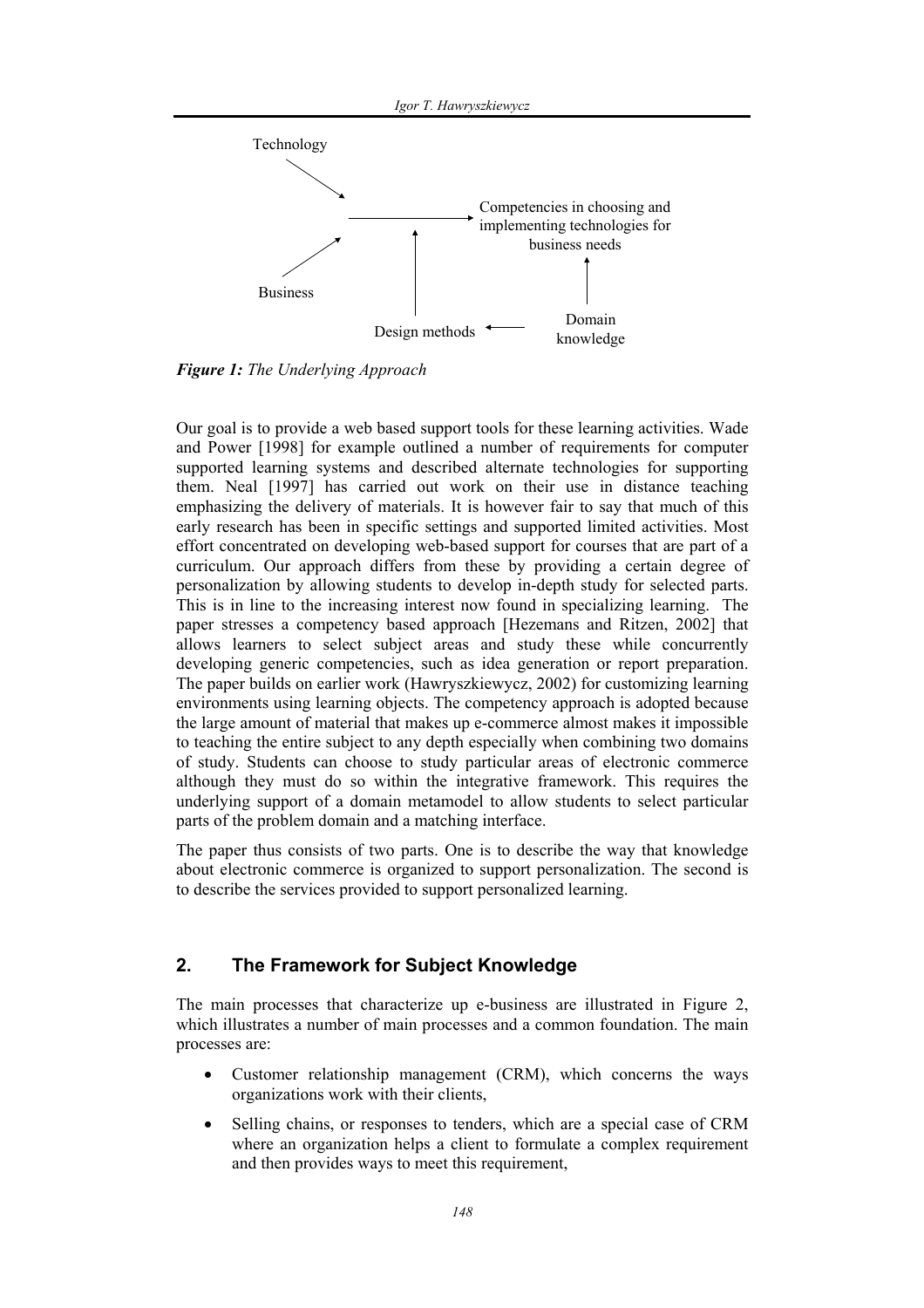- Procurement, where one organization arranges purchases from another,
- Supply chains where a product or service requires a number of organizations to work together and integrate their activities into a smooth flowing process.
- Alliances between organizations that are established often as part of the other processes, and
- Trading and knowledge sharing portals that serve as ways to create initial contacts between trading entities, which can be individuals or organizations.



*Figure 2: Business Processes* 

These business processes are related as they often exchange transactions between themselves. Thus supply chains often require procurements of parts to be arranged. Selling chains are often extensions or specializations of customer relationship management. They also contain a number of common characteristics, which are used to provide a common framework. These are:

- **Teamwork and collaboration** All business processes require people to work together. Thus a system must provide ways to help people exchange knowledge and be aware of each other's activities and to retain and pass on any accumulated knowledge between different members or to new members.
- **Distributed and virtual work An extension of teamwork where team** members are separated by distance or where teams are transitory with experts brought into teams as needed.
- **Knowledge management** Many processes are increasingly *knowledge intensive*. The goal is for people in these processes to continually improve the process by people learning how to carry out their work better. Again a strategic approach is used here primarily based on comparison of codification and personalization strategies (Hansen and Nohria, 1999).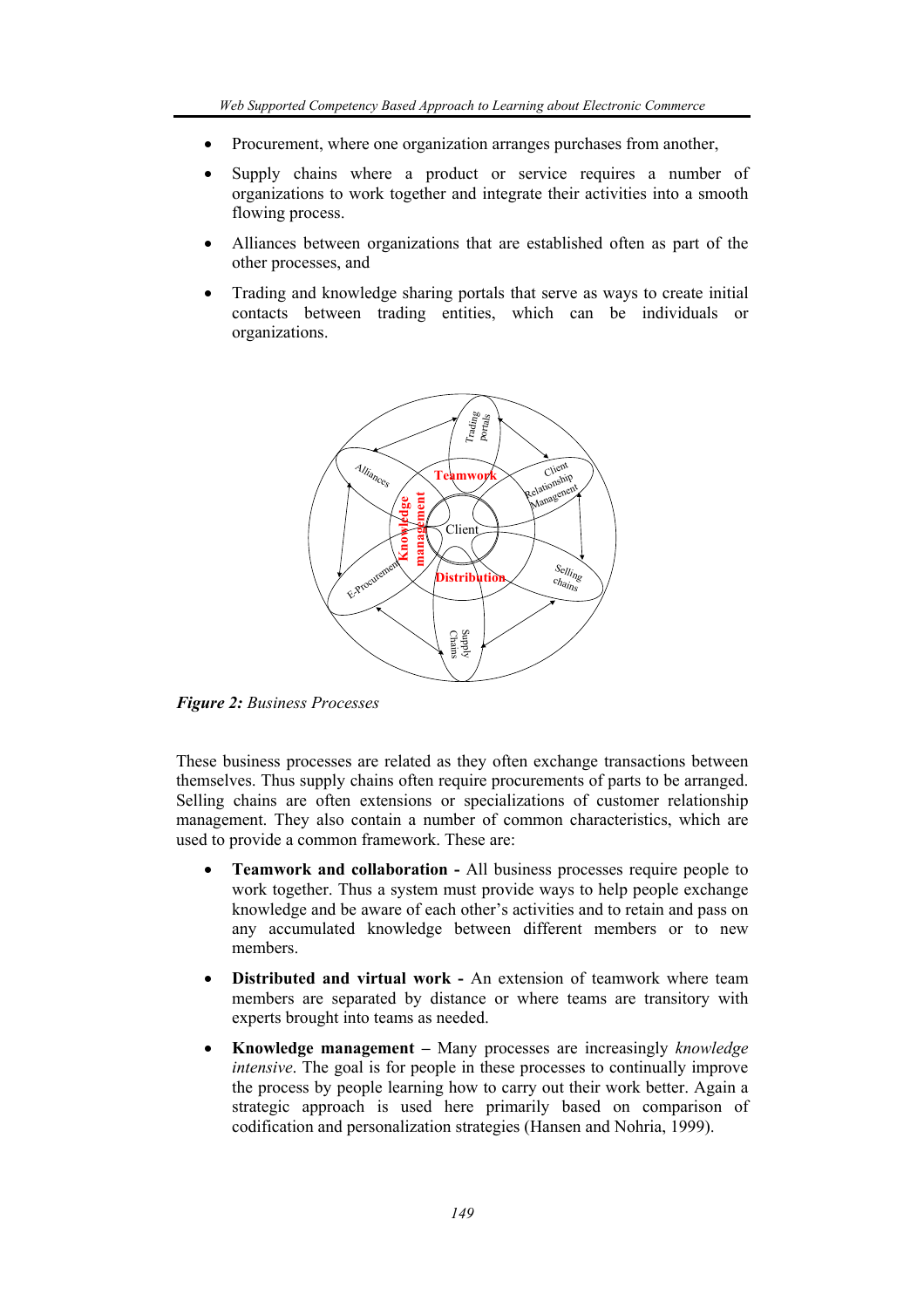#### **3. Integration with the Business Process**

It is proposed here that a course in electronic commerce should emphasize a strategy driven approach. Strategy defines the projects. Strategy primarily considers large scale aspects such as those defined by Porter (2001) where technology is used to provide competitive advantage. Thus for example collaborative technologies are important as infrastructure support for knowledge based businesses such as consultancies. Workflow management may be more important for production environments that have specialized product flows and need to improve the value-added chain. Strategy defines projects, which are identified through a development process such as (Jutla, Craig, Bodorik, 2001, Levi, 2002). Our approach is illustrated in Figure 3. It is used in the case study where student groups follow the processes delivering reports at each stage supported by groupware that provides groups with private project spaces.



*Figure 3: Design Process* 

The steps followed are to:

- Identify the strategy priorities and projects, as for example, customer relationship management. This will be defined as part of the strategic process and define approved projects with clear business objectives,
- Identify the business innovations, such as for example, cross selling, that will be included in the development in response to the strategic change.
- Identify the benefits provided by the innovations focusing on improved business activities that lead to improved revenues or profits,
- Define typical business scenarios that must be supported by the new system, and
- Outline some potential technical solutions to support the activities and in particular the kinds of services that they will provide to implement the process and select one of these solutions.

It is often useful to use check lists in such processes, especially when looking for innovations and setting priorities. Subsequent sections will include typical innovations and the benefits that they realize. Innovation is a relative term and it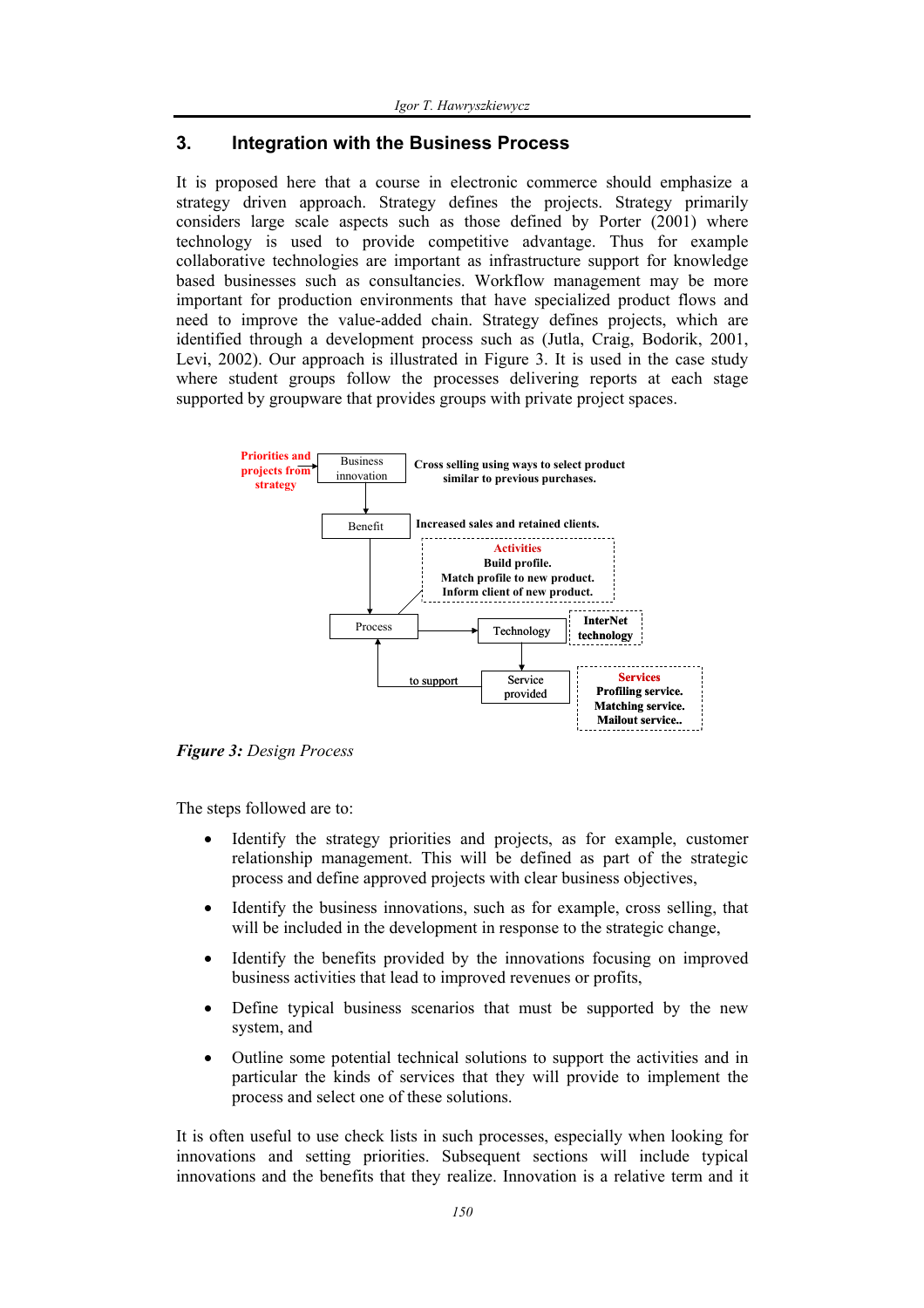suggests new ways that a particular organization can adopt in the way it conducts its business.

#### **4. Structuring the Subject Knowledge For Computer Support**

The body of knowledge depends on a subject domain. It is usually implemented as a metamodel of concepts and associated road maps that describe design processes. The concepts are related to encourage discovery learning found necessary in any personalized learning system. We use the metamodel shown in Figure 4 to provide a basis for learning about electronic commerce. The metamodel groups concepts by technology, commerce, organizational structure and business practice and provides links between them. There are road maps that describe design processes and these are linked to design concepts, grouped by analysis, design and service selection. Apart from the ontology of concepts the body of knowledge also includes exercises and solutions, exams, case studies and other study material.



*Figure 4: Metamodel for Electronic Commerce* 

The concepts shown in Figure 4 are entered into a knowledge map that provides initial entry point for learners. The relationships between the concepts can then guide students through a study pattern (Fischer, 2001). Thus it is possible for some learners to start with a commerce application or business practices, see what it does and then follow through to technologies useful for the application. Others may start with the technology and follow it through to potential applications. Each of the objects in Figure 4 then becomes a web page with links to related pages for discovery learning. Each such page can also become a learning object that can contain assessment materials as described in the next section.

## **5. Web Based Support**

The web based support must provide ways to customize learning places. The choices (Hawryszkiewycz, 2002) include the kinds of learning methods used and learning activities that are supported. An example of such learning activities is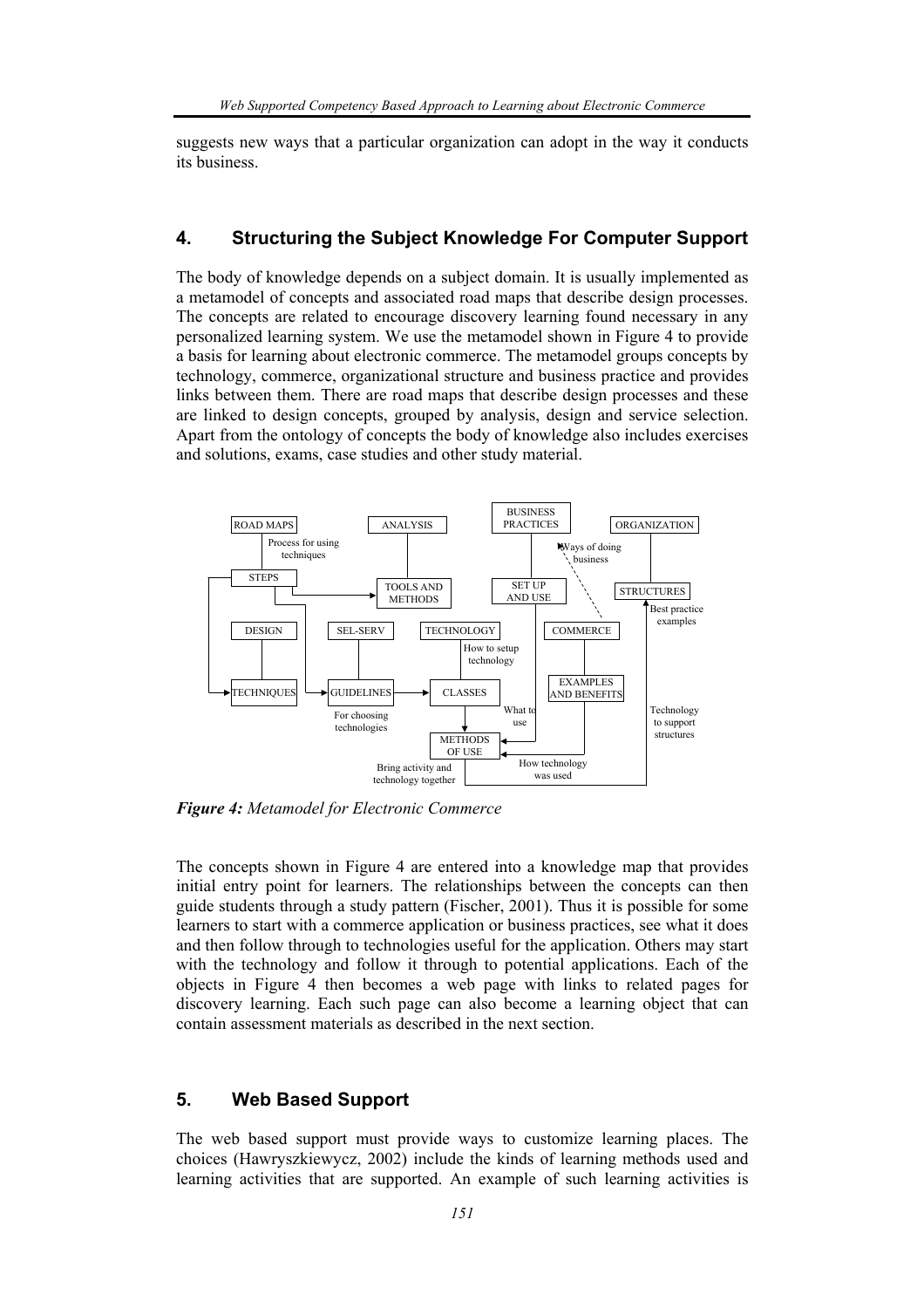given in this paper based on a course of technology to business students. This illustrates a number of generic competencies here called Type A, Type B and Type C for convenience. The main competencies are:

- Type A Understanding technologies and their application, which is primarily the teaching about the capabilities of different technologies. This primarily requires application of socialization for explanations and elaborations about subject material through discussion and exercises,
- Type  $B$  Technology evaluation expressed as articulation on the use of technologies in business contexts by developing topic reports making hypothesis about how technologies can be used to realize business goals. It primarily involves interpretation of the way technologies can be used and framing them (Boland and Tenkasi, 1995) in ways that facilitate interpretation in terms of business objectives and submitting them as individual topic reports, and
- Type C A case study of application of groupware technology, which primarily requires the construction and evaluation of a small system. This is carried out through a case study.

Each of these teaching activities requires a different learning method. Services are provided to learners to get access to the body of knowledge, and support the different types of learning activities.

## **6. Providing Services for Learning**

Our approach is to develop a set of services (Hiltz, Turoff, 2002) to support a range of learning strategies. These services are based the work of Nonaka [1994] as underlying theory and the goal is to use learning process objects as a framework to realize Nonaka's knowledge sharing and creation activities shown in Figure 5.



*Figure 5: Nonaka's Knowledge Creation Process* 

Nonaka's process includes four phases together with their associated environments. These are: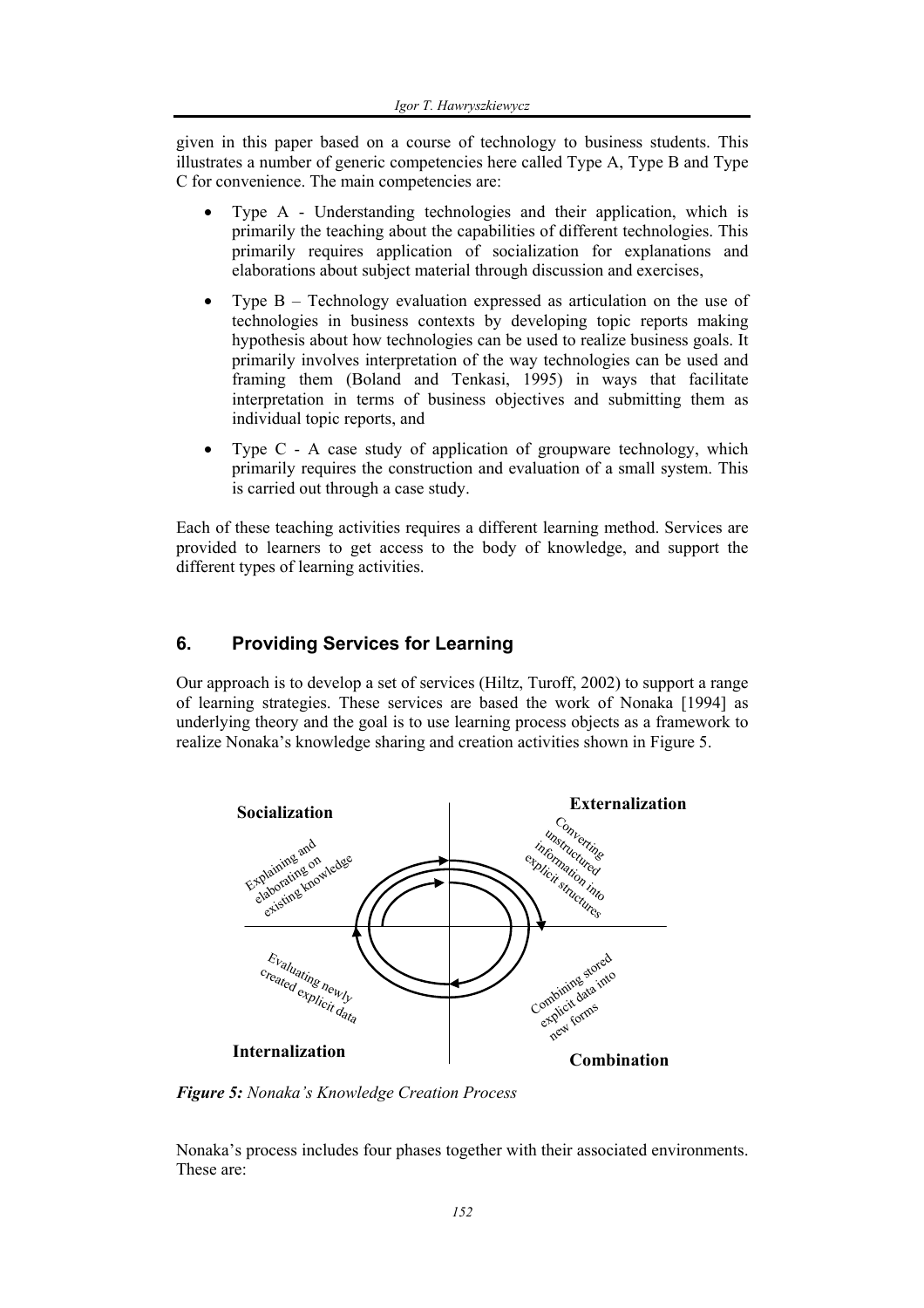- socialization to bring people together and share their experiences and insights in an area. For example, this may be a description of subject material in lectures and in informal ways to exchange experiences, develop trust, share values, particularly applicable in learning about a particular subject,
- externalization, is where some of this captured expertise is framed and interpreted into a form that can lead to further actions. For example, tacit knowledge about subject material is externalized through examples and experiments. This requires articulation on ideas using agreed upon terminologies to externalize them to familiar contexts, usually assignments. The emphasis is on dialoguing, sharing of mental models, articulation of concepts, development of common terms and requires ways to visualize interactions, construct artifacts. These activities are often best carried out in groups,
- Combination is where ideas generated in externalization are compared to earlier outcomes, as for example previous assignment solutions, to relate newly created artifacts to previous stored ones,
- The ideas are then combined where necessary with existing information and then applied in practice during internalization in completing assignments followed by reflection on the outcomes after assessment.

Any outcomes of any actions evaluated in further socialization and the cycle is repeated. Our goal is to provide such generic services as reusable objects and provide ways to customize them to particular application needs.

## *Providing the Services*

Figure 6 illustrates the basic structure of this interface, which shows all the information in the subject. It provides an access to the three kinds of activities described earlier as case study, topics and ability to create project teams. It also includes menus for defining learning communities in terms of its roles, interactions between them, defining the explicit body of knowledge and providing the actions needed to use it.

It also provides different roles with different views to support different activities. Thus for example the folder names 'information-to-tutors' can only be seen by tutors thus reducing the need for meetings and saving peoples time. The interface can then be used to enter different learning activities to enter the body of knowledge and use its associated knowledge services.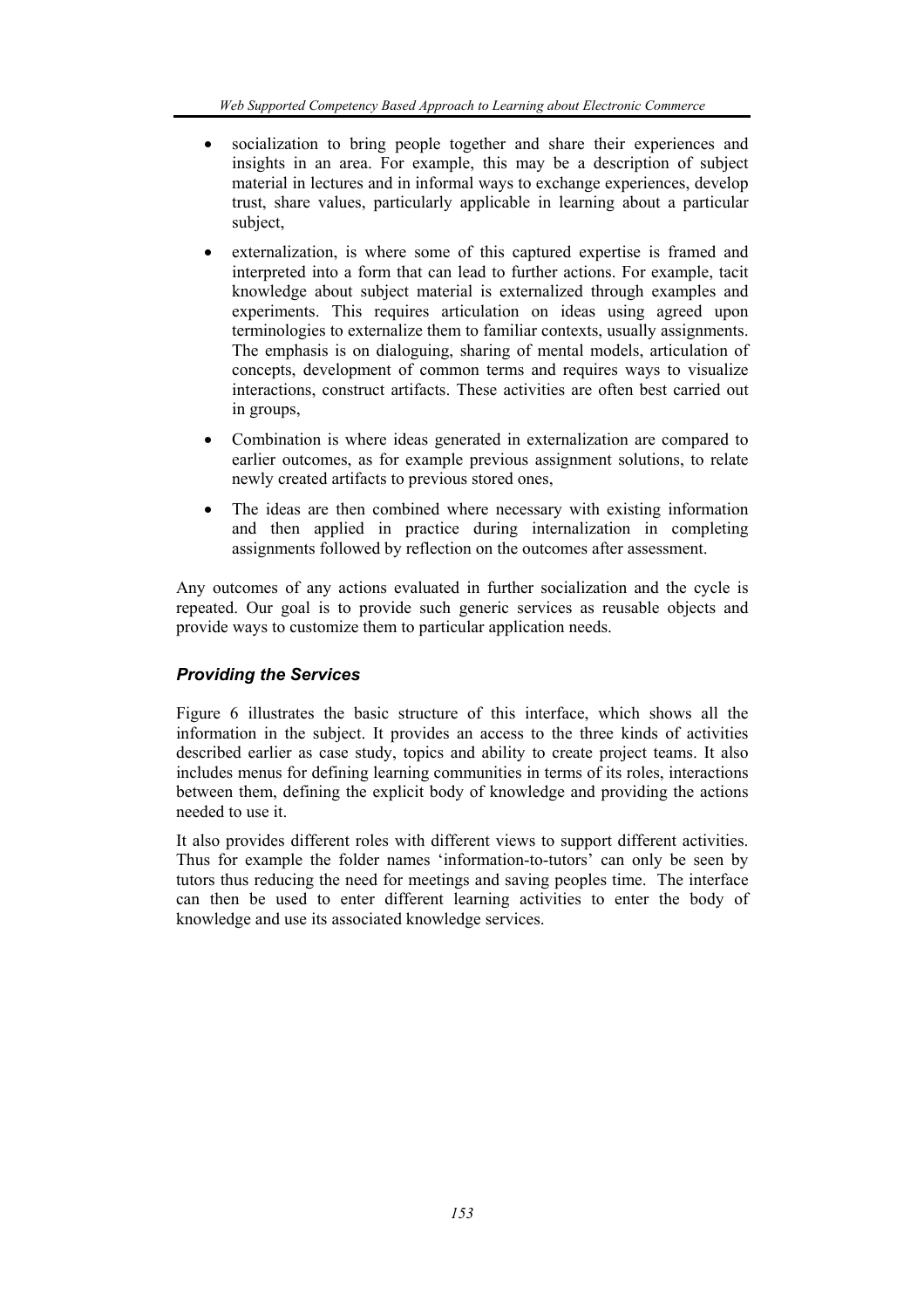**Focused**  stud<sup>1</sup>  $|.|$ al $\times$ **discussions Topic studies Oup** ebusiness of +About this **Inches** -About your Discussions-on-Subject -Folders **Case-stude** Enr folder iect: you can edit your notific **W** LiveNet Discussion - Net **Cass-lists** Refresh File Edit View Go Comm Help **Discus** Fookmarks A Location: questions-on-case-study&folderName=Discus Type lien **Group Exercise management Management** S Instant Message [5] Interne **Experiment** /orkspace LiveNet-Di topics(2) questions tutorial-solutions alder Refresh **Morkspace-usa**  $\square$   $\bigodot$  guestions-on-tuto Subject **liscussio**  $-Team$ report no 2. **Manufacturer**  $\mathbb{Q}$ Tips: system<br>integration cbe **nive**<br>Cha<mark>rcoles(5)</mark> Recreport -Communication .<br>Ahi **T-Send email**  $\mathbb{Z}^n$ 4:08 PM

*Igor T. Hawryszkiewycz* 

*Figure 6: A LiveNet Collaborative Services Interface* 

# *Support for Type A - Learning about the Subject Material*

The kind of support needed in learning basic subject material using the metamodel is illustrated in Figure 7. It can include previous experiences and suggested actions in a business process step. It can also include guidelines for filling in forms and check-lists for deciding on actions. Thus they can be accessed from a community space like that in Figure 6 or specific items can be linked to specific business process steps. Figure 7 is a simple knowledge map used in this system. It is a linear list of terms, each of which leads to a concept screen that describes the concept and a self-assessment screen.



*Figure 7: Learning about a Subject*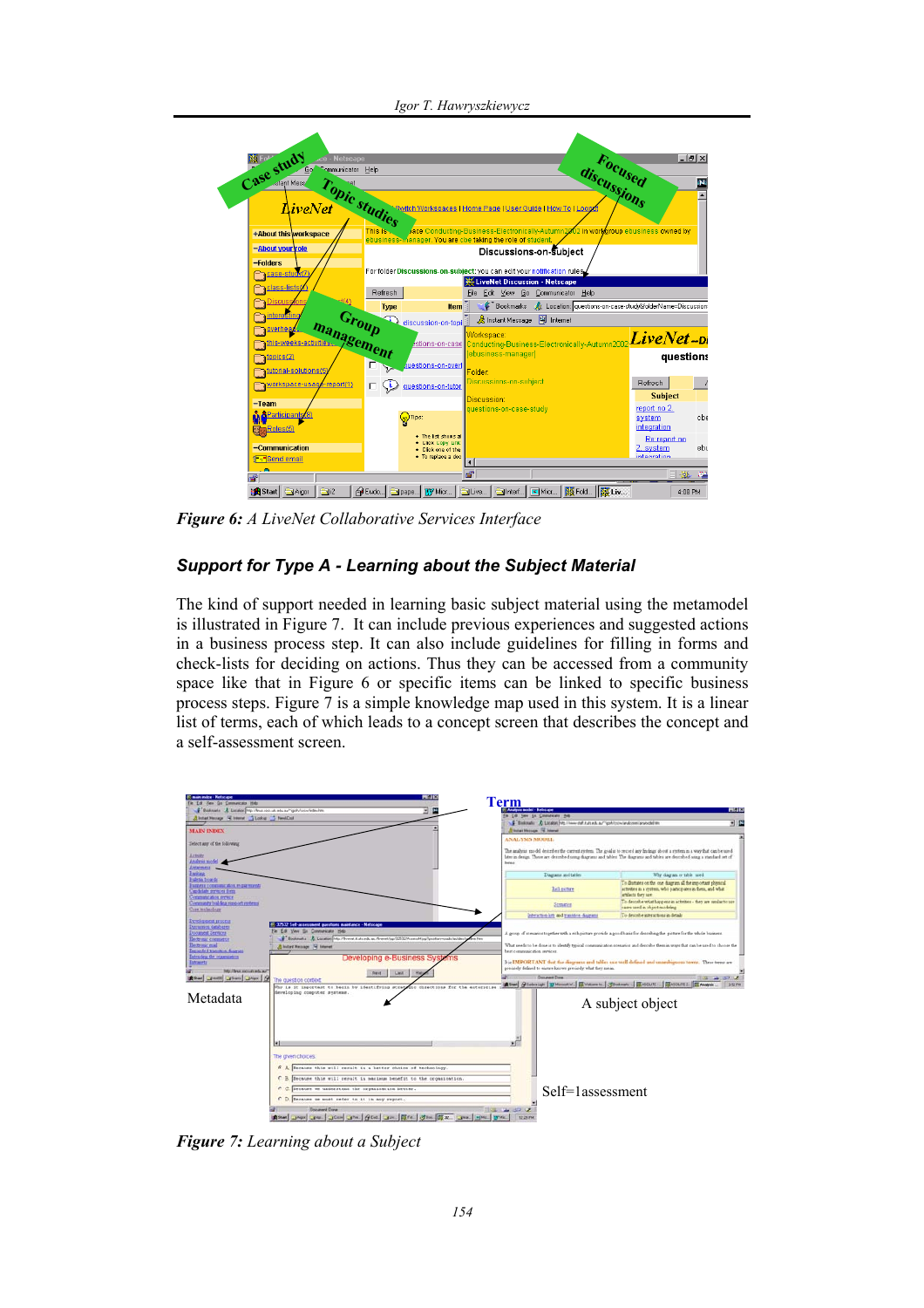On selecting a concept or process step the user is presented with a description and can then follow up with some self-learning services. With concepts that refer to process steps, they can add to the concept by recording their experiences and interpretation of step guidelines.

### *Support for Type B - Extending to Interpretation*

Figure 8 shows the customization of the interface for the interpretation to support topics based on the work of Boland and Tenkasi (1995). The now requires more than one frame to be displayed concurrently to the leaner with ways to map between the different frames. In this case one frame is the business objectives including expected business benefits. The other is the technical issues.



*Figure 8: Interpretation through Topics* 

Here subject material and business objectives are framed into forms that support interpretation of each in each other's context. These can then result in hypothesis about use of technologies that are elaborated in a topic report.

## *Support for Type C - Case Studies*

Students can then setup their own workspaces for the case study. This involves creating the space, inviting people into the space organizing documents and interacting through discussion databases. The interface shown in Figure 6 provides the group management services needed to create such groups. Students are then set a case study to set up a collaborative application using LiveNet or other groupware for this purpose.

## **7. Some Experiences And Future Work**

The system is introduced gradually to students following a process similar to that of Salmon (2000) and illustrated in Figure 9. Thus initially in stage 1 students use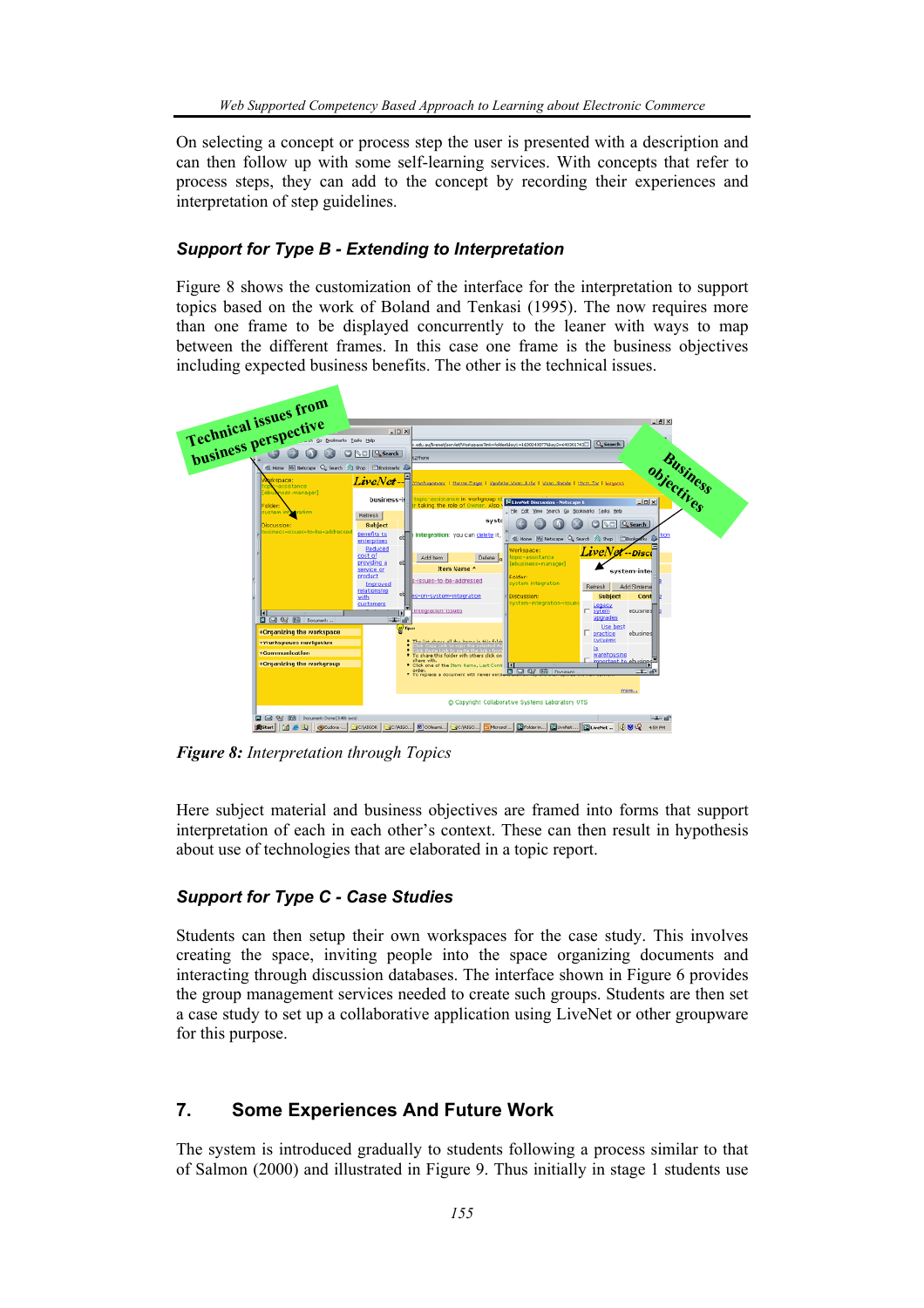the system to access lecture material and engage in simple discussions to familiarize themselves with the system primarily concentrating on Type A activities. This basically introduces technology in gradual stages. These begin with familiarization using the community interface in Figure 8. Some personalization is then introduced through students preparing reports on high level issues of alignment of technology to business objectives.

A project space is used in Type C activities to coordinate group development requiring students to gain familiarity with setting up workspaces. In the case study students were given a number of milestones to aim for, starting with analysis, through design specification to setting up a prototype LiveNet system. Generally, these were successful in the sense that students understood the basic LiveNet modeling method and workspace description and set up prototypes. The social effect of this is to require students to pace their work according to the process rather, as is often the case, leaving it to the last minute. This has an obvious learning benefit although it is perceived as a nuisance by some students in that it requires them to follow a design process.

| Stage 1 | Introductory<br><b>Process</b><br>Knowledge                                   | Community<br>socialization                                             | Community<br>support   |
|---------|-------------------------------------------------------------------------------|------------------------------------------------------------------------|------------------------|
| Stage 2 | Design<br><b>Lecture</b> material<br><b>Business objectives</b><br>Workspaces | use<br>goal<br>Case study<br>system<br>planning<br>Usage<br>đ<br>l'ype | Project<br>support     |
| Stage 3 | Technology<br><b>Documents</b><br>Workflows<br>Workspaces                     | Case study<br>implementation                                           | Development<br>support |

*Figure 9: Introduction into Teaching* 

Lessons learned included design of workspaces to provide focused effort without the need of excessive navigation. Such focus is provided with our folders that focus on particular learning activities. Our earlier workspaces provided separate spaces for tutor assistance, cases studies and overhead and administrative matters. The subsequent navigation led to some dissatisfaction and the creation of the workspace shown in Figure 8 proved much more acceptable. This provides access to all these services but governance features and folders allow us to focus information for particular roles.

One interesting question here is whether such bodies of knowledge should be developed by the individual teachers as happens in most tertiary institutions. Teaching method and even material change when the teacher changes. Currently most subjects change once a teacher changes with knowledge often lost in the changeover. Knowledge management requires more structured processes for knowledge development as those now found in a number of industrial organizations (Hansen, et.al. 1999). Experience in industry has shown more effective ways through management of knowledge centers with precise roles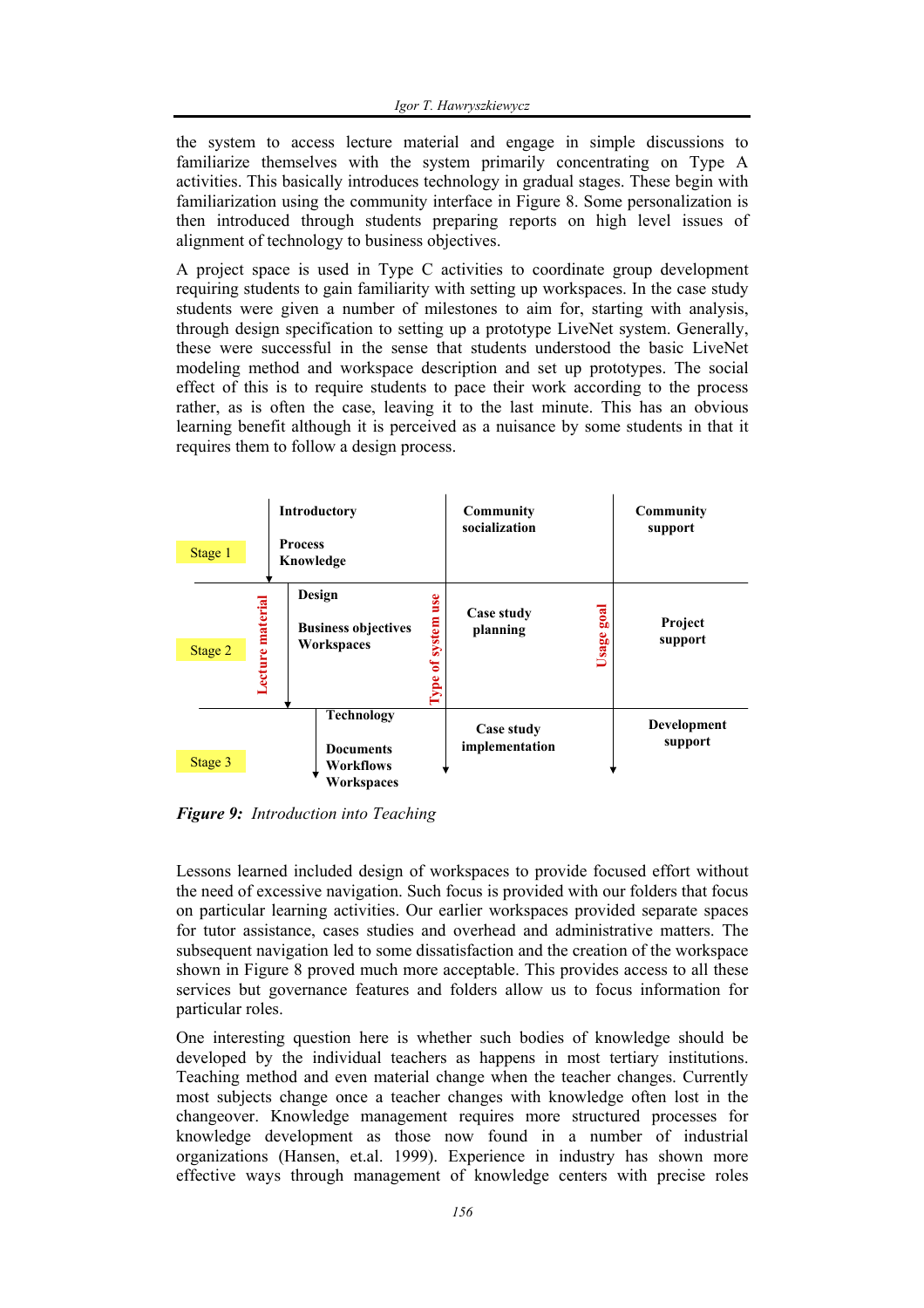established for carrying out the variety of activities connected with knowledge sharing. The goal then is to have a group developing the knowledge while individuals or learning groups access the knowledge in a moderated way. Another issue is improved level of support to evolve workspaces as experience is gained in using them. Our future work here centers on agents that will provide both personal and workspace support.

#### *A More Flexible Architecture*

As a result of these experiences we are developing a more flexible architecture to support greater personalization. For this reason we are about to commence experimentation of a more flexible interface. Figure 10 shows an interface to support competency formation and adopt learning objects as the basis for constructing learning materials. . This uses our LiveNet system. The instructor develops a set of activities and presents them in a top level workspace for users. A user can then select any of the competencies for learning. Figure 11 shows access to three competencies all named as "learn-about-x ". It also allows groups to be set up for socialization or evaluation if needed in a teaching method.



*Figure 10: Presenting the Learning Objects for Competencies* 

The user on selecting a competency enters a learning space that will usually contain:

- A set of learning guidelines
- Discussion or chat-room support if the learning takes place in groups
- A calendar that specifies various goals to be met
- Access to relevant parts of the metadata structure.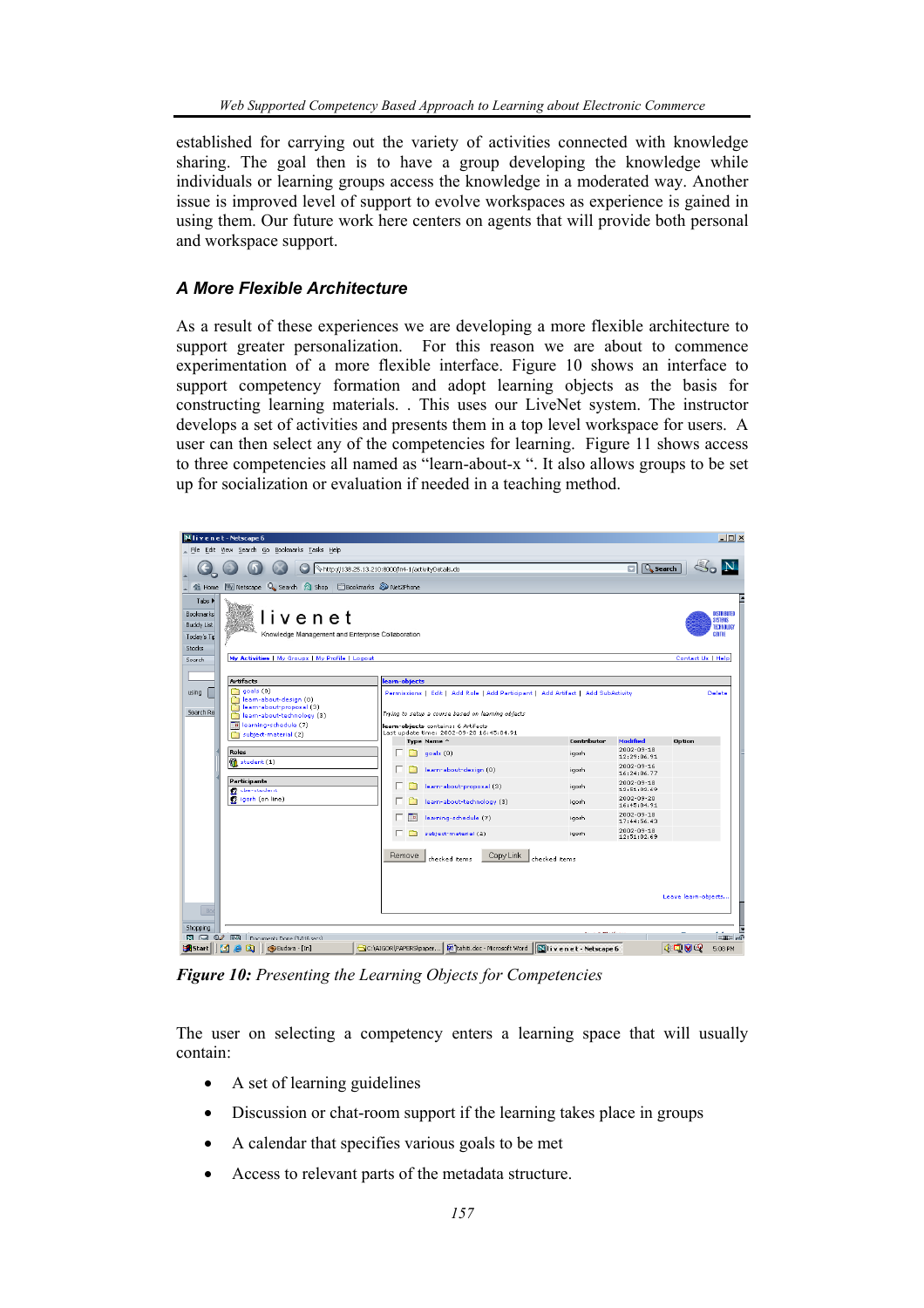#### **8. Summary**

The paper defined a framework for teaching technology within a business context. It suggested a flexible approach to customizing learning spaces to a learner need. The paper described a metamodel that classifies material found in electronic commerce into frames, which can then be used to personalize learning. The metamodel also provides a basis for a systematic approach to aligning technology to business needs using a design process. It stressed a competency driven approach where learners proceed through a selected set of activities to satisfy a learner need and illustrated a way of implementing it using web technologies.

#### **References**

- Benbunan-Fich, R. (2002): "Improving Education and Training with IT", *Communications of the ACM*, Vol. 45, No. 6, June 2002, pp. 94-99.
- Boland, R.J. and Tenkasi, R.V. (1995): "Perspective Making and Perspective Taking in Communities of Knowing" *Organizational Science*, Vol. 6, No. 4, July-August, 1995, pp. 350-372.
- Dublin Core Metadata Initiative http://dublincore.org [September 15, 2002]
- Fisher, S. (2001): "Course and Exercise Sequencing Using Metadata in Adaptive Hypermedia Learning Systems" *ACM Journal of Educational Resources in Computing* Vol. 1, No. 1, Spring 2001
- Hansen, M.T., Nohria, N. and Tierney, T. (1999): "Whats your Strategy for Managing Knowledge" Harvard Business Review, March-April, 1999, pp. 106-116.
- Hawryszkiewycz, I.T. (2002): "Designing Learning Activities from Learning Objects" ASCILITE, Auckland, December, 2002.
- Hezemans, M. and Ritzen, M. (2002): "Learning Environments: Three types of Learning Environment" Tele-Learning: The Challenge for the Third Millennium", IFIP Congress, Montreal, August 2000, Kluwer Academic Publishers, Boston, pp. 185-192.
- Hiltz, R. and Turoff, M. (2002): "What makes learning networks effective?" Communications of the ACM, Vol. 45, No. 4, April, 2002, pp. 56-59.
- IEEE Learning Technology Standards Committee http://ltsc.ieee.org
- Jutla, D.N., Craig, J. and Bodorik, P. (2001): "A Methodology for Creating e-Business Strategy" Proceedings of the 34<sup>th</sup> Hawaiian International Conference on System Sciences, January 2001,
- Kalakota, R. and Robinson, M. (1999): *e-Business: Roadmap for Success* Addison-Wesley, 1999.
- Levi, K. and Arsanjani, A. (2002): "A Goal-driven Approach to Enterprise Component Identification and Specification" Communications of the ACM, Vol.45, No. 10, October, 2002, pp.45-52.
- LiveNet http://linus.socs.uts.edu.au/~igorh/workspace/explore/livenet.htm
- Nonaka, I. (1994): "A Dynamic Theory of Organizational Knowledge Creation" *Organization Science*, Vol. 5, No. 1, February 1994, pp. 14-37.